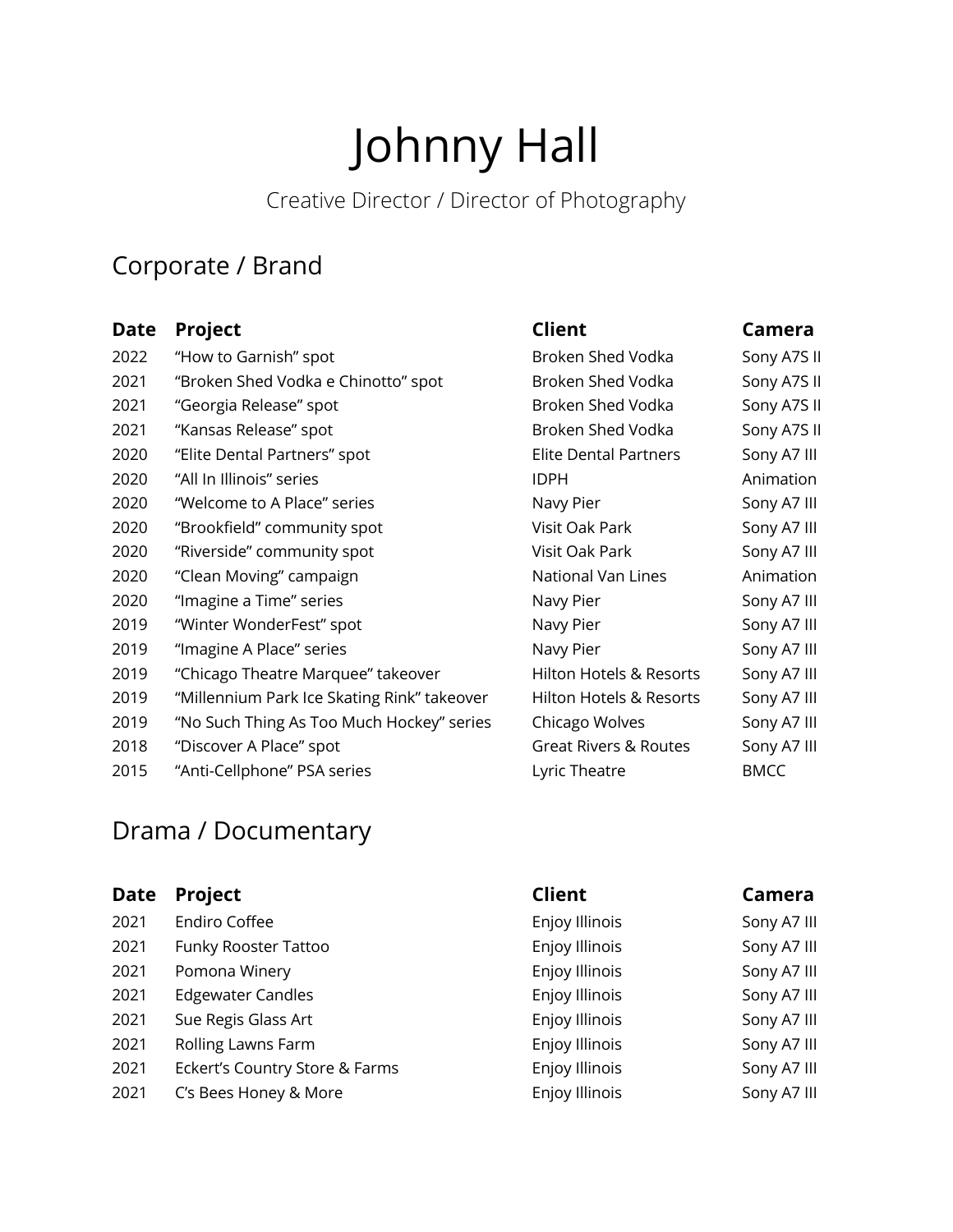| 2021 | Triple Dipple's                   | Enjoy Illinois        | Sony A7 III |
|------|-----------------------------------|-----------------------|-------------|
| 2021 | MASHALLAH                         | Enjoy Illinois        | Sony A7 III |
| 2021 | The Milk House Ice Cream          | Enjoy Illinois        | Sony A7 III |
| 2021 | Virtue                            | Enjoy Illinois        | Sony A7 III |
| 2020 | <b>Burger Antics</b>              | Visit Oak Park        | Sony A7 III |
| 2020 | Irish Times                       | Visit Oak Park        | Sony A7 III |
| 2020 | Laura Atwood Design Studio        | Visit Oak Park        | Sony A7 III |
| 2020 | Kinslahger Brewing                | Visit Oak Park        | Sony A7 III |
| 2020 | One Lake Brewing                  | Visit Oak Park        | Sony A7 III |
| 2020 | Wild Onion Brewing                | Visit Oak Park        | Sony A7 III |
| 2020 | Oak Park Brewing Co.              | Visit Oak Park        | Sony A7 III |
| 2020 | Phoenix Bean Tofu                 | Enjoy Illinois        | Sony A7 III |
| 2020 | Brown Sugar Bakery                | Enjoy Illinois        | Sony A7 III |
| 2020 | "The Quiet Moon" short film       | Mad Fox Films         | Animation   |
| 2019 | "Schism" short film               | Mad Fox Films         | Sony A7 III |
| 2019 | Takara                            | Enjoy Illinois        | Sony A7 III |
| 2019 | River Bend Gallery                | Enjoy Illinois        | Sony A7 III |
| 2019 | Cozy Dog Drive In                 | Enjoy Illinois        | Sony A7 III |
| 2019 | Higgins Glass Studio              | Enjoy Illinois        | Sony A7 III |
| 2019 | Rolling Oak Alpaca Ranch          | Enjoy Illinois        | Sony A7 III |
| 2019 | Alto Clay Works                   | Enjoy Illinois        | Sony A7 III |
| 2019 | Wild Cherry Spoon Co.             | Enjoy Illinois        | Sony A7 III |
| 2019 | You Are Beautiful                 | Enjoy Illinois        | Sony A7 III |
| 2019 | Lambs Farm                        | Enjoy Illinois        | Sony A7 III |
| 2019 | William Harris Lee & Co.          | Enjoy Illinois        | Sony A7 III |
| 2019 | <b>Baker Miller</b>               | Enjoy Illinois        | Sony A7 III |
| 2019 | John Boos                         | Enjoy Illinois        | Sony A7 III |
| 2019 | <b>KOVAL Distillery</b>           | Enjoy Illinois        | Sony A7 III |
| 2019 | Dearborn Denim                    | Enjoy Illinois        | Sony A7 III |
| 2019 | Galena Canning Company            | Enjoy Illinois        | Sony A7 III |
| 2019 | Mississippi Mud Pottery           | Enjoy Illinois        | Sony A7 III |
| 2019 | Curtis Orchard                    | Enjoy Illinois        | Sony A7 III |
| 2019 | <b>Illinois Sparkling</b>         | Enjoy Illinois        | Sony A7 III |
| 2019 | <b>Beer Nuts</b>                  | <b>Enjoy Illinois</b> | Sony A7 III |
| 2019 | 17th Street BBQ                   | Enjoy Illinois        | Sony A7 III |
| 2019 | The Great Pumpkin Patch           | Enjoy Illinois        | Sony A7 III |
| 2019 | Sangamon Reclaimed                | Enjoy Illinois        | Sony A7 III |
| 2019 | Quincy Street Distillery          | Enjoy Illinois        | Sony A7 III |
| 2018 | "Utka" short film                 | Mad Fox Films         | Animation   |
| 2018 | "The Black Spot" short film       | Mad Fox Films         | <b>BMCC</b> |
| 2018 | "Please, Bear With Me" short film | Enjoy Illinois        | Animation   |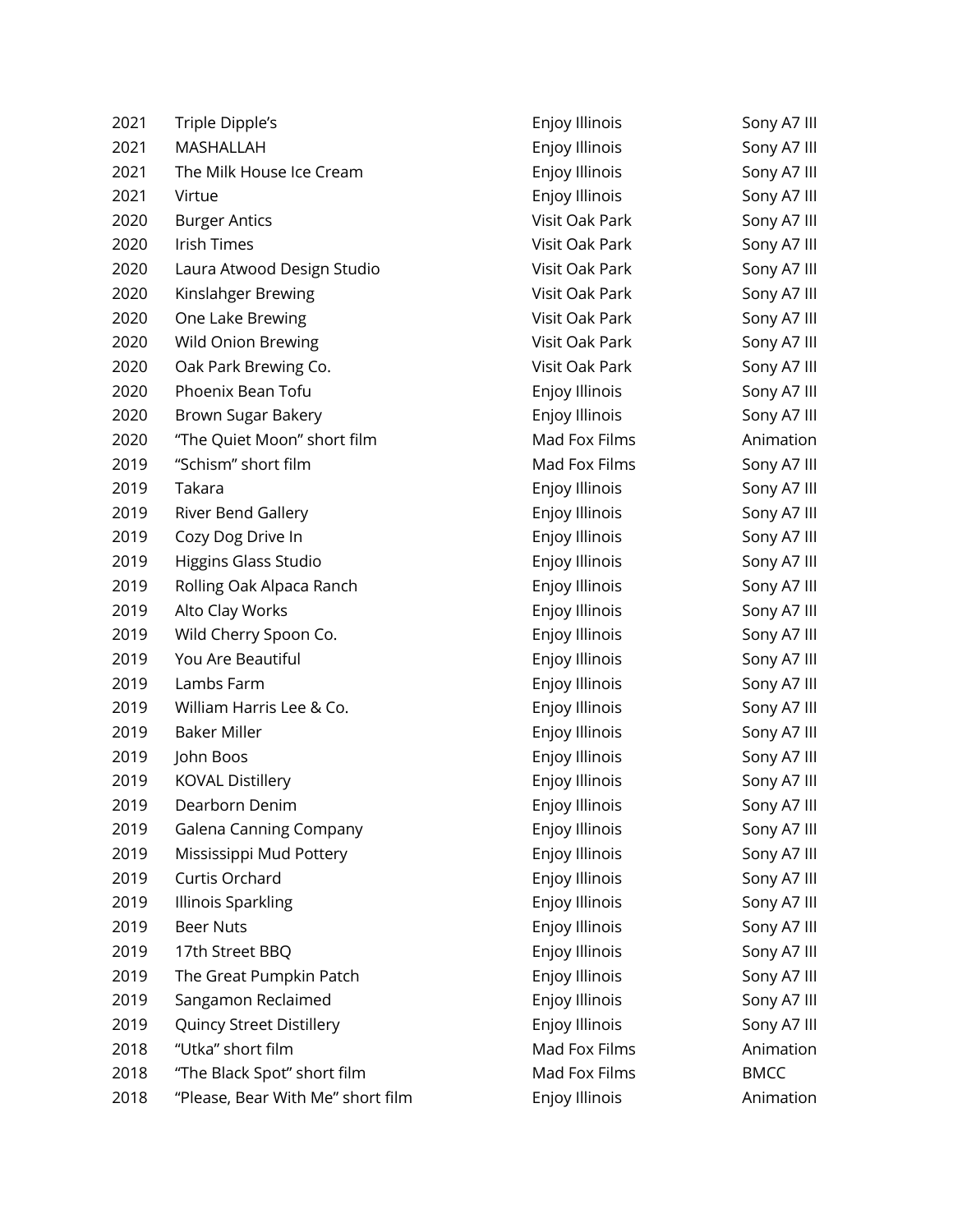| 2018 | MainFraiM                       | Enjoy Illinois                 | Sony FS7    |
|------|---------------------------------|--------------------------------|-------------|
| 2018 | Wurst Kitchen Sausage           | Enjoy Illinois                 | Sony FS7    |
| 2018 | Garrett Popcorn                 | <b>Enjoy Illinois</b>          | Sony FS7    |
| 2018 | Lagomarcino's                   | Enjoy Illinois                 | Sony FS7    |
| 2018 | Firefly Grill                   | Enjoy Illinois                 | Sony FS7    |
| 2018 | <b>BrickStone Brewery</b>       | Enjoy Illinois                 | Sony FS7    |
| 2018 | <b>Excel Bottling</b>           | Enjoy Illinois                 | Sony FS7    |
| 2018 | Crown Brew Coffee               | Enjoy Illinois                 | Sony FS7    |
| 2018 | Buena Vista Art                 | Enjoy Illinois                 | Sony FS7    |
| 2018 | Specimen Products               | Enjoy Illinois                 | Sony FS7    |
| 2018 | Flesor's Candy Kitchen          | Enjoy Illinois                 | Canon C300  |
| 2018 | Copper Fiddle Distillery        | Enjoy Illinois                 | Canon C300  |
| 2018 | Carnivore                       | Enjoy Illinois                 | Canon C300  |
| 2018 | Cafe Tola                       | <b>Enjoy Illinois</b>          | Canon C300  |
| 2018 | Hewn Bakery                     | Enjoy Illinois                 | Canon C300  |
| 2018 | St. Nicholas Brewing Co.        | Enjoy Illinois                 | Canon C300  |
| 2018 | Galena Cellars                  | Enjoy Illinois                 | Canon C300  |
| 2018 | Homewood Bat Co.                | Enjoy Illinois                 | Canon C300  |
| 2018 | Incredibly Delicious            | Enjoy Illinois                 | Canon C300  |
| 2018 | Prairie Fruits Farm             | Enjoy Illinois                 | Canon C300  |
| 2017 | Tangled Roots Brewing Co.       | Enjoy Illinois                 | Canon C300  |
| 2017 | Alto Vineyards                  | Enjoy Illinois                 | Canon C300  |
| 2017 | <b>Whiskey Acres Distilling</b> | Enjoy Illinois                 | Canon C300  |
| 2017 | Cocoa Blue Chocolates           | Enjoy Illinois                 | Canon C300  |
| 2017 | <b>Black Dog Gelato</b>         | Enjoy Illinois                 | Canon C300  |
| 2016 | "16 Frogs" project              | <b>Blacksburg Town Council</b> | <b>BMCC</b> |
|      |                                 |                                |             |

## Awards

| Date | <b>Issuer</b>              | <b>Description</b>                    |
|------|----------------------------|---------------------------------------|
| 2020 | <b>Communicator Awards</b> | Award Of Excellence for Campaign/     |
|      |                            | Business to Consumer: "Navy Pier"     |
| 2019 | 48HOURS Furious Filmmaking | Best Cinematography: "Schism"         |
| 2019 | The Telly Awards           | Bronze Award for Online Commercials - |
|      |                            | Campaign/Business to Consumer:        |
|      |                            | "Chicago Wolves"                      |
| 2019 | The Telly Awards           | Silver Award for Online Commercials - |
|      |                            | Branding: "Chicago Wolves"            |
| 2018 | 48HOURS Furious Filmmaking | Christchurch City Winner: "Utka"      |
| 2018 | 48HOURS Furious Filmmaking | Best Script: "Utka"                   |